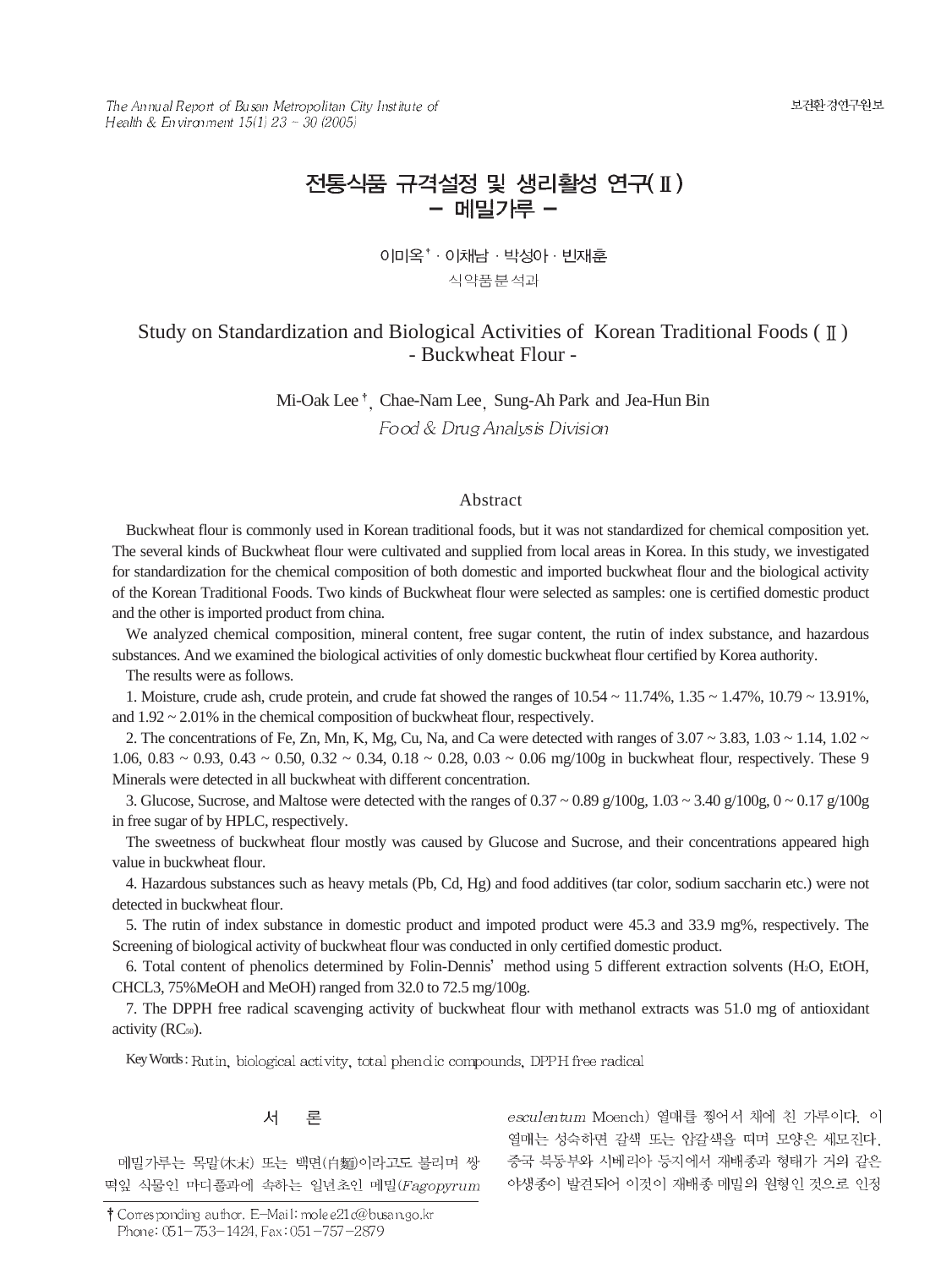되고 있고 우리나라도 중국을 거쳐 오래 전부터 재배되었을 것 으로 추정된다<sup>11</sup>. 메밀은 건조한 땅에서도 싹이 잘 트는 등 불량환경에 적응하는 힘이 특히 강하며, 생육기간이 짧아 씨를 뿌린 후 60~100일이면 수확을 할 수 있어서 예로부터 흉년 때 빈민들이 굶주림에서 벗어나도록 도와주는 구황식품 이었다.

메밀은 쌀이나 보리와 같은 벼과가 아니라 버들과의 식품이 며 메밀의 단백질은 밀 단백질 처럼 글루텐을 형성하지 않아서 전착력이 떨어지므로 밀가루, 옥수수가루, 쌀가루 등과 혼합되 어 사용되는 예가 많으며, 또한 단백질은 메밀의 색깔, 풍미, 맛에 관계한다고 한다2).

메밀은 영양가가 높은 우수한 식품으로 단백질이 12~14% 로 다른 곡류보다 많고 그 외에도 필수 아미노산인 리신, 트립 토판, 트레오닌과 비타민D 그리고 인산도 많이 들어있다. Flavonoids 성분인 rutin(2-phenyl-3.5.7.3'.4'pentahydroxybenzopyrone)을 비롯한 quercetin. isoquercetin, myrecetin을 함유하고 있다<sup>3)</sup>.

이들 플라보노이드 성분은 항산화작용, 혈압저하 작용, 혈관 수축작용, 항균작용, 콜레스테롤 저하 효과 등 인체 기능을 활성화 시키는 생리활성 물질인 것으로 알려져 있다. 특히 Rutin은 비타민P의 하나로서 모세혈관을 튼튼하게 하고 동상, 치질, 감기치료에 효과가 있다<sup>4</sup>.

예로부터 우리나라에서 음식으로 사용되어진 예를 보면 종자의 열매로 메밀쌀을 만들어 밥을 지어 먹었으며, 가루는 메밀묵이나 면을 만드는 원료로 이용되어 왔다. 메밀쌀밥은 녹말작물이면서도 단백질 함량이 높고 비타민 B. B. 가 쌀의 3배나 우수하며 니코틴산등을 함유하여 영양가와 밥맛이 좋고, 한국인이 즐겨 먹어온 메밀묵과 냉면은 섬유소 함량이 높은 건강기능식품이라 할 수 있겠다.

전통식품 규격설정 및 생리활성에 관한 본 연구에서는 국산 농산물을 주원료로 제조 가공되고 예로부터 전승되어 오는 우리 고유의 맛, 향 및 색깔을 내는 식품인 전통식품의 계승 발전을 위하여 전통식품 중 전통성과 대중성이 있는 품목인 메밀가루를 연구대상으로 하였다.

우리 민족 고유의 전통식품인 메밀가루가 현대의 대형화. 자동화가 진행되는 과정에서 전래적으로 사용된 원료가 100% 함유되어 고유의 전통식품 가치를 퇴색시키지 않고 유통되고 있는가를 알아보았다.

우선, 수분 · 회분 · 조단백질 · 조지방 등의 일반성분, 칼슘 · 철 · 아연 등의 미량영양성분 중 무기성분, 과당 · 포도 당 · 맥아당 등의 유리당 함량, 대표적인 Flavonols의 하나이 며, 혈관의 비정상적인 투과성으로 인해 야기되는 혈관계 질환 의 치료제로서 일반적으로 사용되는 지표물질인 rutin함량, 식품유형이 가루인 것을 감안한 품질기준인 사분함량, 중금 속 · 타르색소 · 인공감미료 등의 유해성분을 파악하였으며 메 밀가루의 과학적이며 객관적인 품질기준 및 평가방법을 설정 하는 기초자료 즉 식품공전상의 규격설정을 위한 자료로 활용 하기 위해 본 연구를 수행하였다.

또한, 메밀의 효능으로는 위와 장을 튼튼하게 하기 때문에 변비, 설사, 딸국질 등에 효과가 있으며, 약초로 재배하여 동맥 경화, 고혈압, 녹내장, 당뇨병, 암 등의 성인병 및 X-rav, 방사 능 질병 등의 예방과 치료를 위한 약과 식이요법에 광범위하게 이용되고 기력을 회복시키는 데 도움이 된다. 독을 풀고 염증을 삭이며 가슴 속 열을 아래로 풀어주고 모세혈관을 튼튼하게 해줘 피돌기를 도와준다. 따라서 소화가 안 되거나. 이질. 여성대하. 동맥경화, 고혈압 등과 같은 병에 많이 이용된다. 일반 화곡류에 없는 필수 미량요소와 비타민류, 특히 비타민 B와 D를 많이 함 유하고 있어 모세혈관을 튼튼하게 하고 잇몸 염증을 없애 주는 등 치근막염 잇몸출혈 및 구취제거뿐 아니라 효과적인 건강식으 로도 좋다고 알려져있고<sup>5</sup>, 당뇨병 치료효과가 있어 성인병 예방 과 치료에 적합한 식품으로도 평가되고 있는 점 등을 고려하여 생리활성물질인 카로테노이드 함량 및 갈색도 측정, 총페놀성 물질(Total phenolic compounds) 함량, DPPH 자유라디칼 소 거법에 의한 항산화 효과 측정 등의 생리활성 물질을 탐색하여 객관적인 품질우수성을 확보하고 널리 홍보하므로서 우리 전통 식품에 대한 가치를 제고하고 전통 기호식품, 건강기능식품 등 으로의 활용도를 알아보기 위하여 본 연구 사업을 수행하였다.

# 실험재료 및 방법

#### 실험재료

본 실험에서 시료로 사용한 메밀가루는 국내산 1종, 수입산 1종 등 2종을 선별, 실험에 사용하였다.

국내산 : 농산물가공산업육성법에 의해 전통식품 품질 인증 제조(강원도 횡성군 소재 서원농협 전통장류 가공공장에서 구입).

수입산 : 중국산(재래시장에서 시중유통제품 구입)

\* 메밀가루는 접착력이 떨어져서 대부분 100%메밀가루가 아닌 메밀묵가루, 부침가루, 메밀국수용 등 혼합분으로 유통되 고 있었음.

#### 실험방법

# 일반성분 분석

일반성분분석은 「식품공전 2003, 제7. 일반시험법, 1. 일반 성분시험법 1)수분, 2)회분, 3)질소화합물, 4)지질에 명기된 시험법」에 준하여 수분, 회분, 조단백질, 조지방을 분석 하였다.

# 무기성분 분석

무기성분은 「식품공전 2003, 제7. 일반시험법, 11. 미량영 양성분시험법 1) 무기성분에 명기된 방법」에 준하여 Ca(칼슘), Fe(철), Cu(구리), Mn(망간), Mg(마그네슘), Zn(아연), K(칼 륨). Na (나트륨) 등을 분석하였다.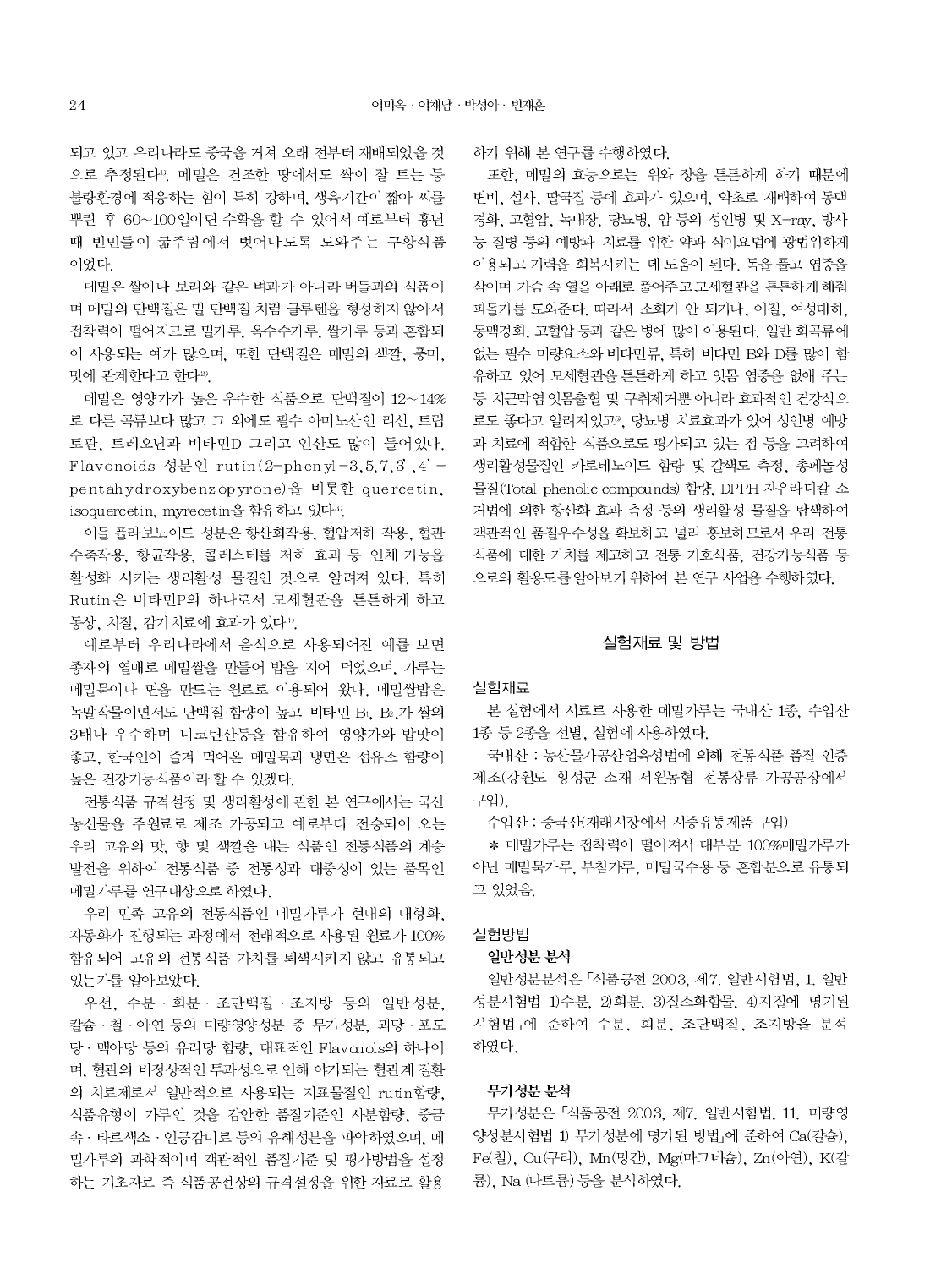#### 유리당 분석

유리당의 함량은 메밀가루 각 시료를 취하여 30~40℃의 미온수로 초음파 추출한 후 원심분리하여 0.45 μM membrane filter로 여과하였다. 분석기기는 HPLC(2690. Waters Co. USA). 검출기는 RI detector를 사용하였고. Carbohydrate C& Column을 이용하였으며 이때의 Column 온도는 40℃, 이동상은 Acetonitile (75) : Water(25) 을 사 용하여 분석하였다.

# 유해성분 분석

# 중금속

중금속은 「식품공전 2003, 제7, 일반시험법, 6, 유해성 금 속 시험법, 1)시험용액의 조제 (3)건식회화법 2)측정 (1) 원자 흡광광도법 에 준하여 분석하였다.

#### 타르색소

타르색소는 「식품공전 2003, 제7, 일반시험법, 5, 착색료시 험법 에 준하여 시험하였다.

#### 인공감미료

인공감미료는 「식품공전 2003, 제7, 일반시험법, 3, 인공감 미료 시험법 에 준하여 분석 하였다.

#### Rutin 함량 분석

지표물질인 rutin은 HPLC(High performance liquid chromatography)법<sup>60</sup>에 의해 분석 하였다. 시료용액은 Fig. 1과 같이 조제하여 사용하였으며 분석 조건은 Table 1과 같다.

| Weighing the powdered sample 1gram in 50 mL round flask |
|---------------------------------------------------------|
|                                                         |
| Accino methanol 20 mL                                   |
|                                                         |
| Reflex at 80°C for 60 min                               |
|                                                         |
| Ovemight cooling at 4 °C                                |
|                                                         |
| Fitering with whatman No.41 fiter paper                 |
|                                                         |
| Fill up to 20 mL vol. flask                             |
|                                                         |
| Filtering with 0.45 M millipore filter                  |

Fig. 1. Sample preparation and extraction procedure for HPLC analysis.

| Table 2. Analytical conditions of HPLC for Rutin |  |  |  |
|--------------------------------------------------|--|--|--|
|--------------------------------------------------|--|--|--|

# 사분

식품공전 밀가루 시험방법 중 사분 시험법에 따라 측정하였 다. 즉, 사염화탄소(CCI4) 비중선별법에 따라서 시료 25 g을 채취하여 그것에 대한 무게 퍼센트로 표시하고 사분 측정병은 안지름 40 mm, 길이 160 mm의 유리병으로서 하단에 길이 40 mm, 안지름 3.5 mm의 가느다란 유리관이 달려 있고, 이 전체량은 0.25 mL이며 한 눈금이 0.005 mL로 잘게 나누어 진 측정병을 사용하였다. 측정은 먼저 가느다란 유리관 부분에 사염화탄소를 넣은 다음 시료를 넣고 다시 30 mL의 사염화탄 소를 넣어 준 후, 2분간 유리봉으로 잘 저어 주고 30분간 방치 한 다음, 이를 다시 1분간 저어주고 30분간 놓아 두었다가 가 라앉은 사분의 mL를 읽었다.

#### 생리활성 물질 탐색

#### 생리활성 물질 추출

전통 메밀가루 약 20 g 정도를 에탄올, 메탄올, 클로르포름, 물. 75% 에탄올 등 5가지 용매 조건 하에서 실온 4시간 sonicator추출한 후 용액을 감압 농축하여 엑스를 얻은 다음 105℃ 4시간 건조 하여 데시케이터에서 식힌 다음 추출 수율 (%)을 구하였다.

#### 흡광도 측정

전통 메밀가루 추출물에 대해 항산화성 물질로 알려진 화합 물들(protein, aromatic amine, 및 phenol 등)의 용출 정도 를 285 nm에서 흡광도로 측정하였다". 시료는 0.1 mg/mL 농도로 추출물을 메탄올에 녹인 후, 흡광도를 측정하여 각 용 매에 따른 용출 정도를 비교하였다.

# 카로테노이드 함량 및 갈색도 측정

Carotenoids함량은 0.1%메탄올 추출물을 450 nm에서 흡 광도를 측정하여 그 함량을 구하였고<sup>8</sup>. 감색화 반응 생성물질 의 농도를 나타내는 갈색도는 490 nm에서 흡광도를 측정하여 그 함량을 구하였다. 일부 갈색화 반응 생성물들은 항산화 효과를 나타낸다.

# 총 페놀성 물질(Total phenolic substance) 함량

총페놀성물질 함량은 Folin-Denis방법으로 분석하였다<sup>9)</sup>. 추출물을 1.0 mg/mL되게 제조한 후, 75 mL의 증류수가 함 유된 100 mL 메스플라스크에 1 mL씩 넣고 잘 혼합 후

| Ite m        | Condition                                                     |
|--------------|---------------------------------------------------------------|
| Column       | Chromolith performance RP $18$ -e column                      |
| Column temp. | 30°C                                                          |
| El uent      | $2.5\%$ Acetic acid: Methanl: Acetonitile = $35:5:10$ (V:V:V) |
| Flow rate    | $1.0$ mL $/$ min                                              |
| Detector     | Waters 996                                                    |
| Wave length  | $355 \text{ nm}$                                              |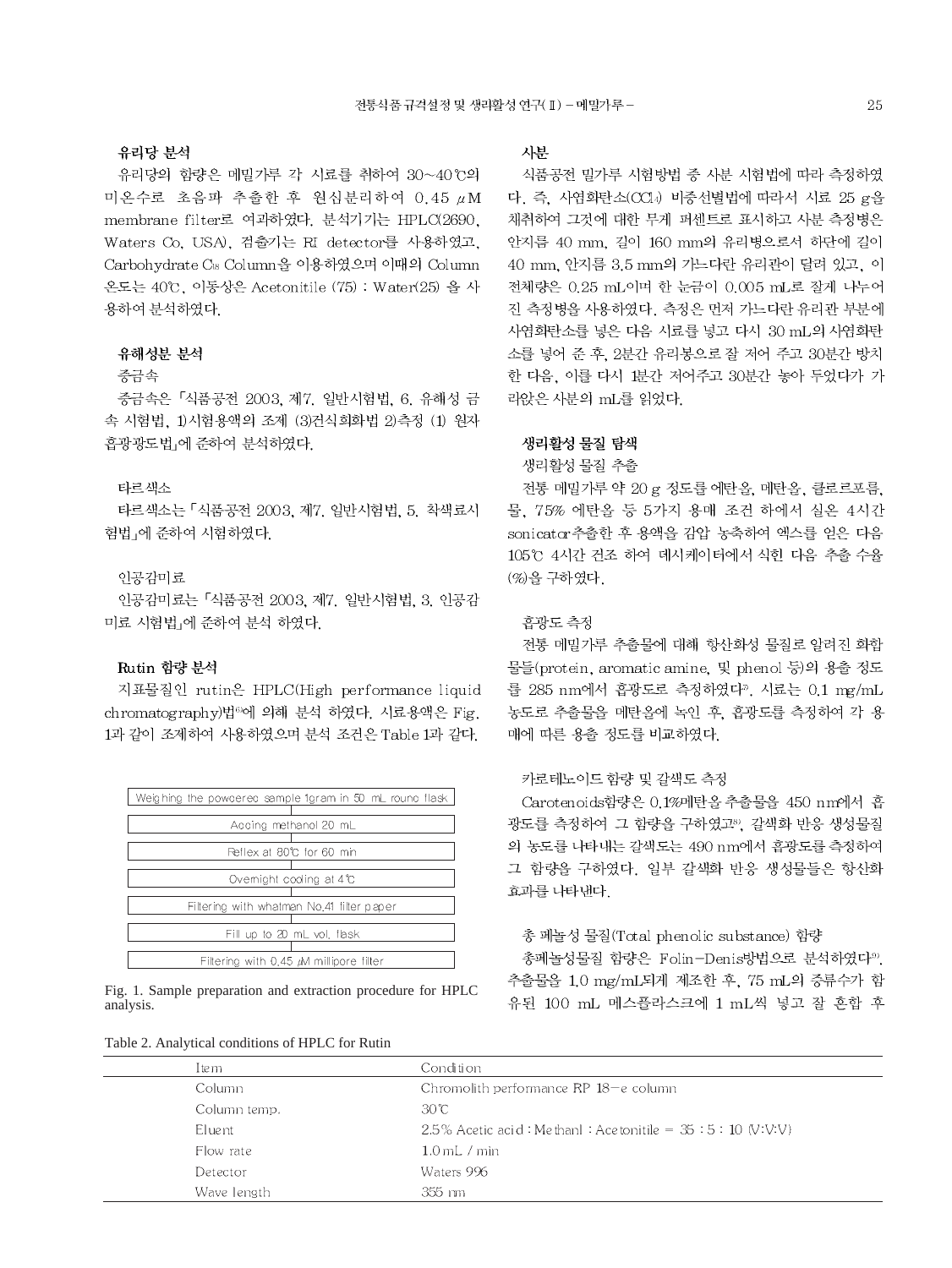Folin-Denis' 시액 5 mL와 탄산나트륨 포화용액 10 mL를 차례로 넣은 다음 증류수로 메스업하여 실온에 30분간 방치 후 UV/Vis-spectrophotometer(Varian Cary 3 Bio, Australia)로 760 nm에서 흡광도를 측정하였다. 이때 표준 물질은 tannic acid(Fluka chemika)를 이용하였다.

DPPH 자유라디칼(free radical)소거법에 의한 항산화 효과 추출물의 검체를 적당한 농도로 메탄올에 희석한 용액 4 mL에 대해 DPPH(1.1-diphenyl- 2-picrylhydrazyl)의 환원성을 이용하여 DPPH 0.2 mM 농도 1 mL씩을 vortex 로 균일하게 혼합한 다음 실온에서 30분 방치 후, 514 nm 에서 UV/Vis-spectrophotometer(Varian Cary 3 Bio. Australia)로 흡광도를 측정하였다<sup>10.10</sup>. 항산화 효과는 각 추출물이 시료를 첨가하지 않은 대조구의 흡광도를 1/2로 감소시키는데 필요한 시료의 양(mg)을 RC50(reduce concentration 50%) 즉, 50%흡광도의 감소를 나타내는 검체의 농도로 표시했으며 각 시료에 대해 3회 측정하여 평 균값을 구하여 항산화력을 구하는 효능검정을 하였다. 기존 의 항산화제인 Vatamin C, BHT, a-Tocopherol과 비교 하였다.

# 결과 및 고찰

#### 일반성분

메밀가루의 일반성분은 100 g 당 함량(g)을 구하여 백분율 로 표시하였다. 결과는 Table 2와 같았으며, 즉 수분 10.54~ 11.74%, 회분 1.35~1.47%, 조단백질 10.79~13.91%, 조지 방 1,92~2,01%로 나타났고 전통메밀가루에서 조단백질과 조

Table 2. General composion of buckwheat flour

지방의 함량이 중국산 수입 제품에 비해 높게 나타났다.

# 미량영양 성분(무기성분) 함량

무기질 함량은 Table 3과 같았다. 즉, 메밀가루 중의 무기질 의 함량은 단일 성분이 높게 나타나지는 않았으나 여러가지 무 기질들을 골고루 함유하고 있었으며, 그 중 Fe(철)의 함량이 다소 높았다. 무기성분의 함량은 Fe(철) > Zn(아연) > Mn(망 간) > K(칼륨) > Mg(마그네슘) > Cu(구리) > Na(나트륨) > Ca(칼슘) 순으로 나타났다.

### 유리당 함량

유리당의 함량은 Glucose 0.37~0.89 g/100g, Sucrose 1.03~3.40 g/100g, Maltose 0~0.17 g/100g이었는데, 국 내산 전통식 메밀가루는 당류 중 Glucose의 함량이 높았고, 중국산 메밀가루에서는 Sucrose함량이 우수하였다. 맥아당은 미미한 양이지만 국내산에서는 검출되었고, 중국산은 검출되 지 않았다.

국내산과 중국산 메밀가루의 총 유리당 함량을 Fig. 2에서 비교하였다.

#### 유해성분

유해성분의 분석결과는 Table 4와 같이 중금속인 납(Pb). 카드뮴(Cd), 수은(Hg) 및 타르색소, 인공감미료 등 첨가물 사 용여부를 시험한 결과 유해성분이 모두 검출되지 않았다.

#### Rutin 함량

비타민 P의 하나로 모세혈관을 튼튼하게 하는 지표물질인

|  | (Unit : % weight/weight) |
|--|--------------------------|
|--|--------------------------|

 $(Unit : mg / 100g)$ 

|               | Domestic product                 | Imported product        |  |
|---------------|----------------------------------|-------------------------|--|
|               | Certified korean buckwheat flour | Chinese nuckwheat flour |  |
| Moisture      | 10.54                            | 11.74                   |  |
| Crude ash     | 1.35                             | 1.47                    |  |
| Crude protein | 13.91                            | 10.79                   |  |
| Crude fat     | 2.01                             | 1.92                    |  |

#### Table 3. Contents of mineral components in buckwheat flour

|    | Domestic product                 | Imported product        |  |
|----|----------------------------------|-------------------------|--|
|    | Certified korean buckwheat flour | Chinese buckwheat flour |  |
| Ca | 0.06                             | 0.03                    |  |
| Fe | 3.07                             | 3.83                    |  |
| Cu | 0.34                             | 0.32                    |  |
| Mn | 1.06                             | 1.02                    |  |
| Mg | 0.50                             | 0.43                    |  |
| Na | 0.28                             | 0.18                    |  |
| K  | 0.93                             | 0.83                    |  |
| Zn | 1.14                             | 1.03                    |  |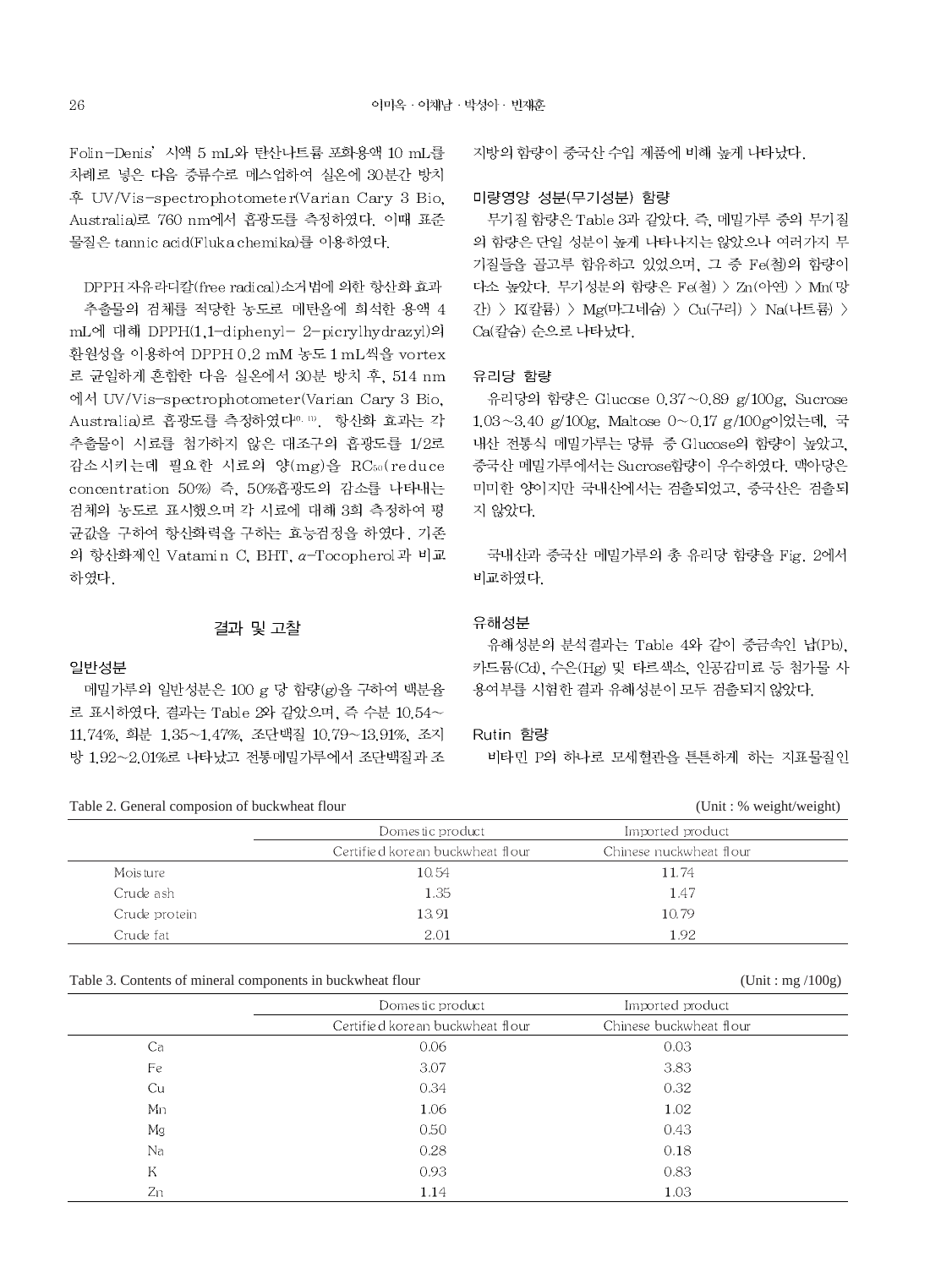

Fig. 2. Amount of free sugars in buckwheat flour.

루틴의 함량을 분석한 결과는 Table 5와 같았다. 즉 루틴함량 은 전통메밀가루가 45.3 mg% 중국산 메밀가루가 33.9 mg%로 전통메밀가루에서 좀더 많은 함유량을 나타내었다.

전통메밀가루가 수입되어 유통되는 중국산 메밀가루에 비해 지표물질의 함량이 많았다.

#### 사분

사분 1 mL=1.25 g으로 다음 식에 따라 산출한 결과

사분(%) = 
$$
\frac{\lambda \frac{129 \text{ mL}}{11} \times 1.25}{\lambda \frac{129 \text{ J}}{11} \times 100} \times 100
$$

사분의 mL수가 불검출(0.0 mL)로서 수치로 나타내기 곤란 하였다. 즉 국산, 중국산 모두 사분량은 측정할 수 있는 양 이 하로 나타났다.

생리활성 물질 탐색

# 생리활성 물질 추출

에탄올, 메탄올, 클로르포름, 물, 75% 에탄올 등 5가지 용매 에 따른 메밀가루의 추출수율을 Table 6에 나타내었다.

에탄올 추출물이 2.31%로 추출수율이 가장 높았으며, 메탄 올 추출물(2.23%). 클로르포름 추출물(1.98%). 물 추출물 (1.31%), 75%에탄올 추출물(0.92%)의 순이었다. 75%에탄올 추출물이 가장 낮은 추출수율을 나타내었다.

#### 흡광도 측정

각 용매에 따른 용출 정도를 비교하여 Table 7에 나타내었 다. 285 nm에서의 흡광치는 메탄올 추출물(2.8368). 물 추출 물(0.4110), 75% 에탄올 추출물(0.1101), 에탄올 추출물 (0.1043). 클로르포름 추출물(0.0417)의 순이었다. 특히 메탄 올 추출물의 경우 다른 용매에 비해 월등한 흡광치가 나타난 것으로 보아 항산화성 물질로 알려진 화합물들이 메탄올에 잘 추출되어 나오는 것으로 추정된다.

# 카로테노이드 함량 및 갈색도 측정

Carotenoids함량은 0.1%메탄올 추출물을 450 nm에서 흡광도를 측정하여 그 함량을 구하였고<sup>12</sup>. 갈색화 반응 생성 물질의 농도를 나타내는 갈색도는 490 nm의 흡광도를 측정하 여 그 함량을 구하여서 항산화 효과를 알아보았다. (Table 7) 450 nm, 490 nm파장에서 흡광도가 매우 낮은 것으로 보 아 카로테노이드계 화합물이나 갈변물질은 거의 함유되어 있

 $(Unit : m\sigma/kg)$ 

 $(Unit : mg\%)$ 

|  |  |  | Table 4. Heavy metal. Tar color. Sodium Saccharin in buckwheat flour |
|--|--|--|----------------------------------------------------------------------|
|  |  |  |                                                                      |

|                     |                  |           |                                                          | $\epsilon$ , $\sim$ |  |
|---------------------|------------------|-----------|----------------------------------------------------------|---------------------|--|
|                     |                  |           | Domestic product                                         | Imported product    |  |
|                     |                  |           | Certified korean buckwheat flour Chinese nuckwheat flour |                     |  |
|                     |                  | Pb(mg/kg) | ND <sup>1</sup>                                          | ND                  |  |
|                     | Heavy metal      | Cd(mg/kg) | ND                                                       | ND                  |  |
| Hazardous substance |                  | Hg(mg/kg) | ND                                                       | ND                  |  |
|                     | Tar color        |           | ND                                                       | ND                  |  |
|                     | Sodium Saccharin |           | $_{\rm ND}$                                              | ND                  |  |

 $\mathrm{^{10}}$  Not detectable

|  |  |  |  |  |  | Table 5. Amount of Rutin in each 2 buckwheat flour |  |
|--|--|--|--|--|--|----------------------------------------------------|--|
|--|--|--|--|--|--|----------------------------------------------------|--|

|       | Domestic product                  | Imported product        |  |
|-------|-----------------------------------|-------------------------|--|
|       | Certified kore an buckwheat flour | Chinese nuckwheat flour |  |
| Rutin | 45.3                              | 33.9                    |  |

# Table 6. Extraction yields of cerified korean buckwheat flour extracts by solvents

| Sample            | $\alpha$ extraction yield (%, weight/weight) |         |            |           |       |  |
|-------------------|----------------------------------------------|---------|------------|-----------|-------|--|
|                   | methanol                                     | ethanol | 75%ethanol | chlorform | Water |  |
| buck whe at flour |                                              |         | 192        | .98       |       |  |

<sup>13</sup> Twenty grams of cerified korean buckwheat flour were extracted with 200 mL of solvents by sonicator for 4 hours. After filteration, the filterates were concentrated by vacuum rotary evaporator and extraction yield was measured.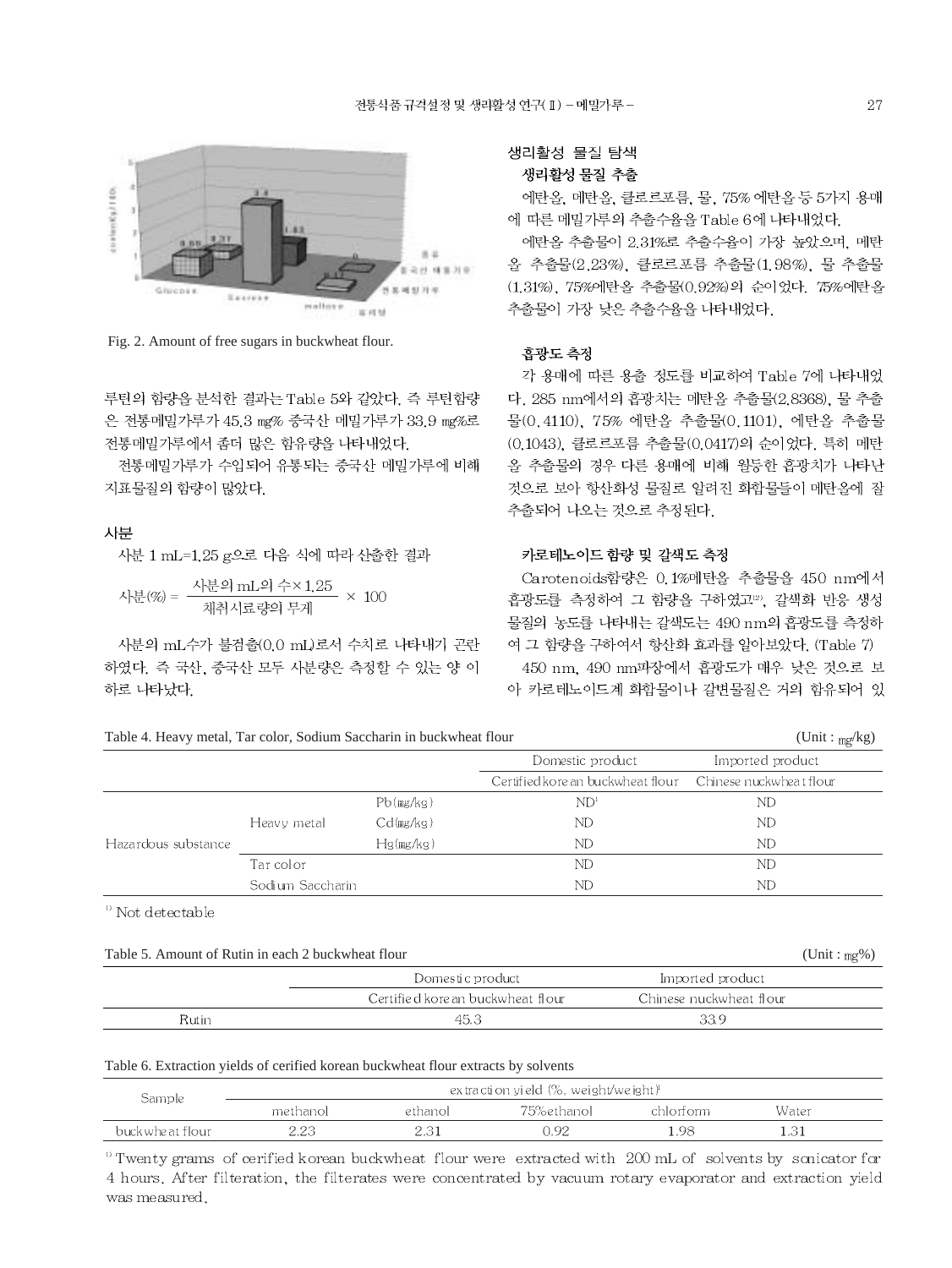| absorbance' |         |        | various solvents |                   |        |  |
|-------------|---------|--------|------------------|-------------------|--------|--|
|             | MeOH    | EtOH   | 75%EtOH          | CHCL <sub>3</sub> | Water  |  |
| 285 nm      | 2.8368  | 0.1043 | 0.1101           | 0.0417            | 0.4110 |  |
| 450 nm      | 0.0799. | 0.0636 | 0.0229           | 0.0264            | 0.0685 |  |
| 490 mm      | 0.0574  | 0.0468 | 0.0122           | 0.0206            | 0.0361 |  |

Table 7. Absorbance of cerified korean buckwheat flour extracts by using various solvents at 285, 450, and 490 nm

<sup>1</sup> The absorbance was measured with  $0.01\%$  solution in methanol over an optic path of 1 cm

Table 8. Contents of total phenolics in cerified korean buckwheat flour extracts by using various solvents  $(Unit : mg/100g)$ 

| ex tract solvents | Total phenolics |
|-------------------|-----------------|
| Methanol          | 63.8            |
| Ethanol           | 53.1            |
| 75% Methanol      | 72.5            |
| Water             | 46.9            |
| chlorform         | 32.0            |



Fig. 3. Contents of total phenolics in cerified korean buckwheat flour extracts by using various solvents.

지 않은 것으로 추정된다.

# 총페놀성 물질(Total phenolic substance) 함량

전통 메밀가루 추출물에 들어있는 추출 고형분당 함유하고 있는 총 페놀성 화합물의 함량을 Folin-Denis방법으로 분석 하여 Table 8과 Fig. 3에 나타내었다. 분석한 결과 75%메탄 올 추출물에서 총폐놀성 화합물의 함량이 가장 높았다.

# DPPH 자유라디칼(free radical)소거법에 의한 메밀가루 추 출물의 항산화 효과

DPPH 분자 내 질소는 쉽게 전자를 받아들임으로써 본래의 짙은 자색을 잃어버리는 성질을 갖는다. 이러한 전자 공여 작 용은 지질과산화의 연쇄반응에 관여하는 산화성 활성 free radical에 전자를 공여하여 산화를 억제시키는 척도가 된다. 이러한 활성 free radical은 인체 내에서 각종 질병과 노화를 일으키기 때문에 이들과 반응하여 그 활성을 소거시키는 능력 을 지닌 항산화제로 작용할 수 있는가를 탐색하기 위해 본 실 험을 실시하였고 결과를 Table 10에 나타내었다.

메밀가루의 메탄올 추출물의 항산화력이 RC50 : 51.0 mg, 75%에탄올 추출물에 있어서는 116.7 mg으로 나타났다.

메탄올 추출물의 항산화 효과는 기존의 항산화제인 Vatamin C7 RC<sub>60</sub> : 1.9 mg, BHT(butylated hydroxy toluene) RC<sub>50</sub> : 3.4 mg,  $\alpha$ -Tocopherol RC<sub>50</sub> : 5.1 mg에 비 해 만족할 만한 수준은 아니지만 그 존재를 확인하였다.

메탄올 추출물의 항산화 효과는 페놀계 화합물의 영향일 것 으로 추정되며 항산화 활성 주성분의 분리 등 추가 연구가 수 행되면 보다 명확해질 것이다.

# 요약 및 활용방안

#### 일반성분

메밀가루의 일반성분은 수분 10.54~11.74%. 회분 1.35~ 1.47%, 조단백질 10.79~13.91%, 조지방 1.92~2.01%로 나

# Table 9. Antioxidant acivity of cerified korean buckwheat flour extracts on DPPH radical scavenging method

| extracts                        | Antioxidant acivity <sup>1</sup> (RC <sub>30</sub> : mg) |          |
|---------------------------------|----------------------------------------------------------|----------|
|                                 | MeOH                                                     | 75% EtOH |
| cerified korean buckwheat flour | 51.0                                                     | 116.7    |
| Control Antioxidants            |                                                          |          |
| Vatamin C                       |                                                          | 1.9      |
| <b>BHT</b>                      |                                                          | 3.4      |
| $\alpha$ – Tocophe rol          |                                                          | 5.1      |

<sup>1</sup> Amount required for 50% reduction of DPPH $(0, 2 \text{ mM})$  after 30 min.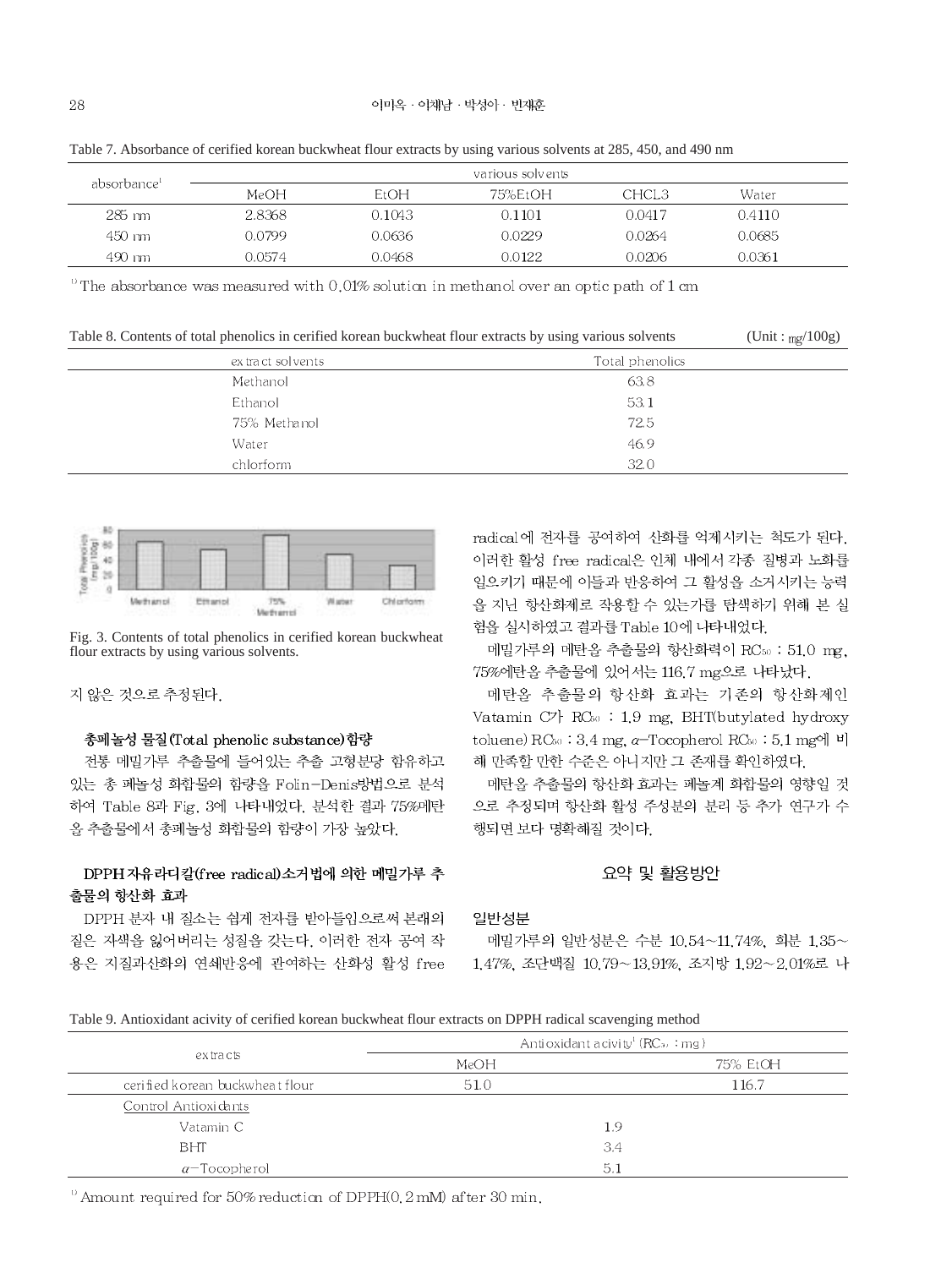타났고 전통메밀가루에서 조단백질과 조지방의 함량이 중국산 수입 제품에 비해 높게 나타났다.

#### 무기성분(미량영양 성분) 함량

메밀가루에서 전체적인 무기질의 함량 분석 결과 Fe(철) 3.07~3.83 mg/100g, Zn(아연) 1.03~1.14 mg/100g, Mn(망간) 1.02~1.06 mg/100g, K(칼륨) 0.83~0.93 mg/100g, Mg(마그네슘) 0.43~0.50 mg/100g, Cu(구리) 0.32~0.34 mg/100g, Na(나트륨) 0.18~0.28 mg/100g, Ca(칼슘) 0.03 ~0.06 mg/100g 으로 여러 종류의 무기질이 대체로 고르게 함유되어 있었다.

# 유리당 함량

유리당은 Glucose 0.37~0.89 g/100g, Sucrose 1.03~ 3.40 g/100g, Maltose 0~10.17 g/100g이었다.

#### 유해성분 분석결과

유해성분인 중금속(Pb. Cd. Hg) 및 타르색소, 인공감미료 등 첨가물 사용여부를 시험한 결과 이같은 유해성분이 모두 검출되지 않았다.

#### 루틴

루틴함량은 전통메밀가루가 45.3 mg% 중국산 메밀가루가 33.9 mg%로 나타났다.

#### 사분

사분 분석 결과 국산, 중국산 모두 사분 량은 측정할 수 있는 양 이하로 나타났다.

# 전통 메밀가루의 생리활성 물질 탐색 결과 생리활성 물질의 추출 수율

에탄올 추출물이 2.31%로 추출수율이 가장 높았으며, 메탄 올 추출물(2.23%). 클로르포름 추출물 (1.98%). 물 추출물 (1.31%), 75%에탄올 추출물(0.92%)의 순이었다. 75%에탄올 추출물이 가장 낮은 추출수율을 나타내었다.

# 흡광도 측정

전통 메밀가루 추출물에 대해 항산화성 물질로 알려진 화합 물들(protein, aromatic amine, 및 phenol 등)의 용출 정도 를 285nm에서 흡광도를 측정한 결과, 메탄올 추출물 (2,8368), 물 추출물(0,4110), 75% 에탄올 추출물(0,1101), 에 탄올 추출물(0.1043). 클로르포름 추출물(0.0417)의 흡광치가 나타났다.

#### 카로테노이드 함량 및 갈색도 측정

Carotenoids함량과 갈색도는 450 nm, 490 nm파장에서 흡광도가 매우 낮은 것으로 보아 카로테노이드계 화합물이나 갈변물질은 거의 함유되어 있지 않은 것으로 추정된다.

# 총페놀성 물질(Total phenolic substance)함량

총폐놀성물질 함량은 Folin-Denis방법으로 분석한 결과 75%메탄올 추출물 72.5 mg/100g, 메탄올 추출물 63.8 mg/100g. 에탄올 추출물 53.1 mg/100g. 물 추출물 46.9 mg/100g, 클로르포름 추출물 32.0 mg/100g으로 총페놀성 물질 함량은 75%메탄올 추출물에서 좋았으며, 클로르포름 추 출물의 페놀성물질 함량이 가장 낮게 나타났다.

# DPPH 자유라디칼(free radical)소거법에 의한 메밀가루 추 출물의 항산화 효과

메밀가루의 메탄올 추출물의 항산화력이 RC50 : 51.0 mg으 로 나타났다. 75%에탄올 추출물에 있어서는 116.7 mg으로 메 탄올 추출물의 항산화 효과가 다소 높았다. 메탄올 추출물의 항산화 효과는 대조구로 사용한 기존의 항산화제인 Vatamin CRC<sub>50</sub>: 1.9 mg, BHT(butylated hydroxy toluene) RC<sub>50</sub>: 3.4 mg, α-Tocopherol RC50 : 5.1 mg에 비해 만족할 만한 수준은 아니지만 항산화 활성물질의 존재를 확인하였다.

# 활용방안

#### 식품공전상 개별규격 설정

시험 결과로서 식품 공전 상 메밀가루의 개별 규격으로 성상 (고유의 색택과 향미를 가지고 이미, 이취가 없어야 한다.), 수 분(15.0% 이하), 회분(1.0~2.5%), 조단백질(10.0% 이상), 사 분(0.03% 이하), 첨가물인 타르색소 · 인공감미료(불검출), 루 틴(20 mg% 이상)의 규격 설정이 필요하였다.

# 기타 활용방안

1 미량영양성분인 무기질을 고루 함유하고 있고, 포도당, 자당 등 당 함유량이 높아서 꾸준히 섭취하면 인체에 유용한 각종 무기질을 확보와 피로회복에 도움을 줄 수 있을 것으로 생각 된다.

② 문헌에 알려진 대로 루틴이 들어있어서 모세혈관을 튼튼 히 하므로 건강 다류나 보리차 대용의 음료로 활용이 가능할 것으로 보여진다.

# 참 고 문 헌

- 1. http://100.naver.com/100.php?id=61491
- 2. www.noodlelovers.com
- 3. 이승진, 김성주, 한민수, 장규섭. "메밀가루 첨가 고장산 고 추장의 발효과정 중 Rutin과 Quercetin의 변화". Korean J. Food Sci. Technol., 34, 509-512(2005)
- 4. 김윤선, 김종군, 이영숙, 강일준. "메밀종자와 메밀나물의 화학적 성분 비교" J Korean Soc Food Sci Nutr, 34(1), 81-86(2005)